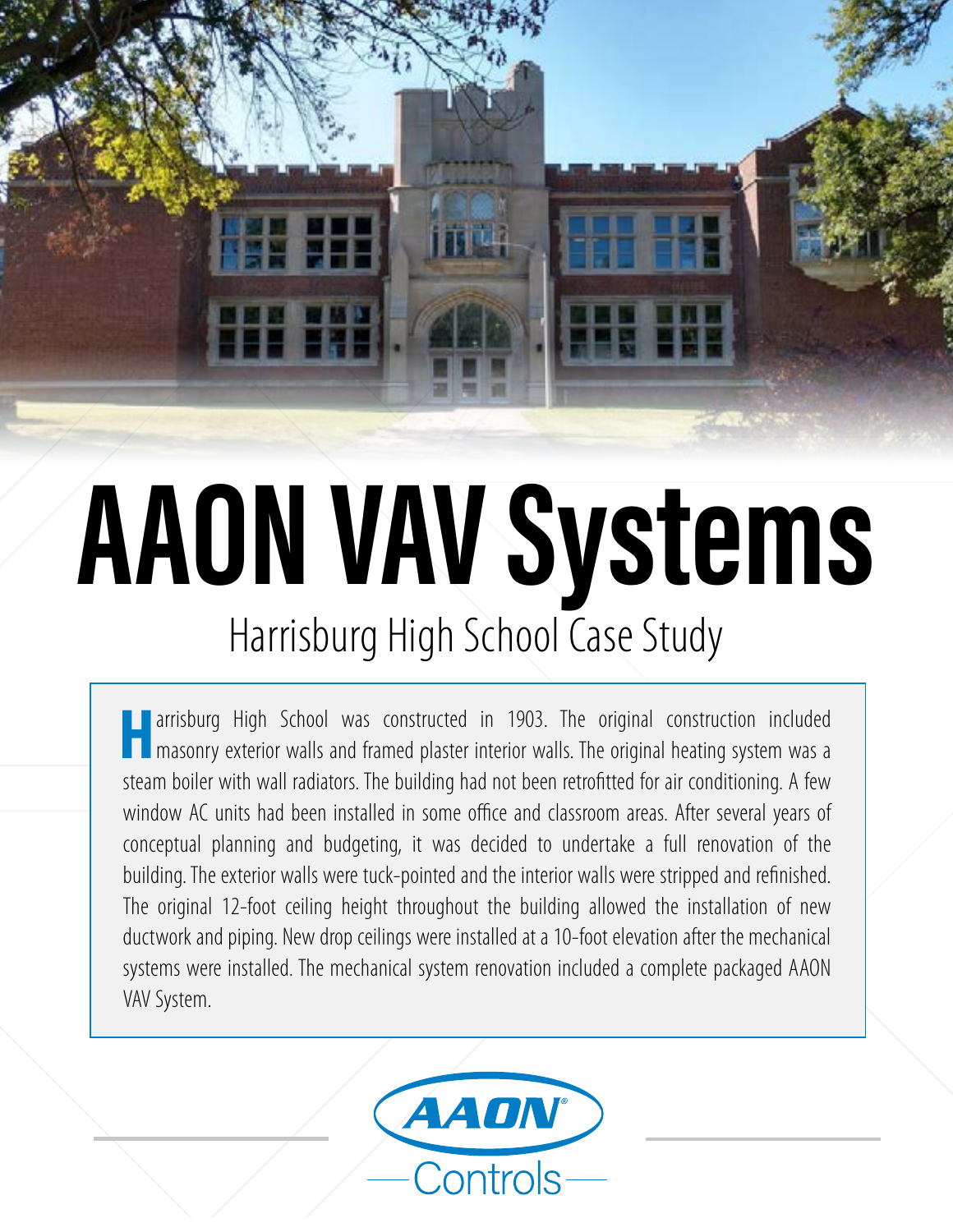The job was structured in three sections. A and B being renovation of the current wings and C being a future building addition. AC Systems, Inc. proposed a VAV system and full controls system with AAON Controls as the basis of design.

#### *The Proposal for the Section A and B Renovations Included:*



Due to the strong relationship between AC Systems, Inc., the engineer, and the architect, AC Systems, Inc. was included in on the front end of the design.

*Since the building and roof structure was compatible with large ductwork and rooftop units, we recommended a VAV system with hot water reheat.* 

> *Brian D. Miller, PE AC Systems, Inc.*

#### *Utilizing Factory Provided AAON Controls on the Entire Job Provided Several Benefits:*

- Using AAON Controls for the Rooftop Units as well as the VAV Boxes simplifies the start-up process by allowing technicians full access to all functions on the system. AAON Controls allows the complete system to be optimized and operate as efficiently as possible.
- Simplicity and efficiency are only part of the equation. By utilizing the AAON Controls system for both the rooftop unit controls and the VAV boxes, AC Systems, Inc. was able to offer a seamless economical HVAC control system package.
- By utilizing the AAON Controls System for both the RTU controls and the VAV boxes, AC Systems, Inc. was able to offer a seamless HVAC control system for a significantly lower price than third-party control contractors could provide.
- 4 AAON rooftop units
- 64 VAV boxes with hot water reheat coils
- 64 AAON VAV Zone Controllers
- 4 Mini-Link Polling Devices
- 1 CommLink 5
- 1 IP Module Kit
- 1 GPC-XP Controller



Example AAON Controls VAV System

#### *AAON Controls Capabilities Exceed HVAC Specifications:*

- It is common for jobs to require controls capabilities for equipment beyond the basic HVAC needs. In these cases the AAON General Purpose Controller – GPC-XP can be utilized to control chillers, boilers, walk-in coolers, parking lot lights and much more.
- On this job, AC Systems, Inc. proposed utilizing a GPC-XP Controller in the boiler room to handle duty cycling the hot water pumps, as well as providing an on/ off command to the boilers and monitoring the supply and return hot water temperatures for the system.
- Do not miss on the opportunity to provide a complete controls system to your customer's needs. The GPC-XP Controller provides solutions and completed the control system for the customer.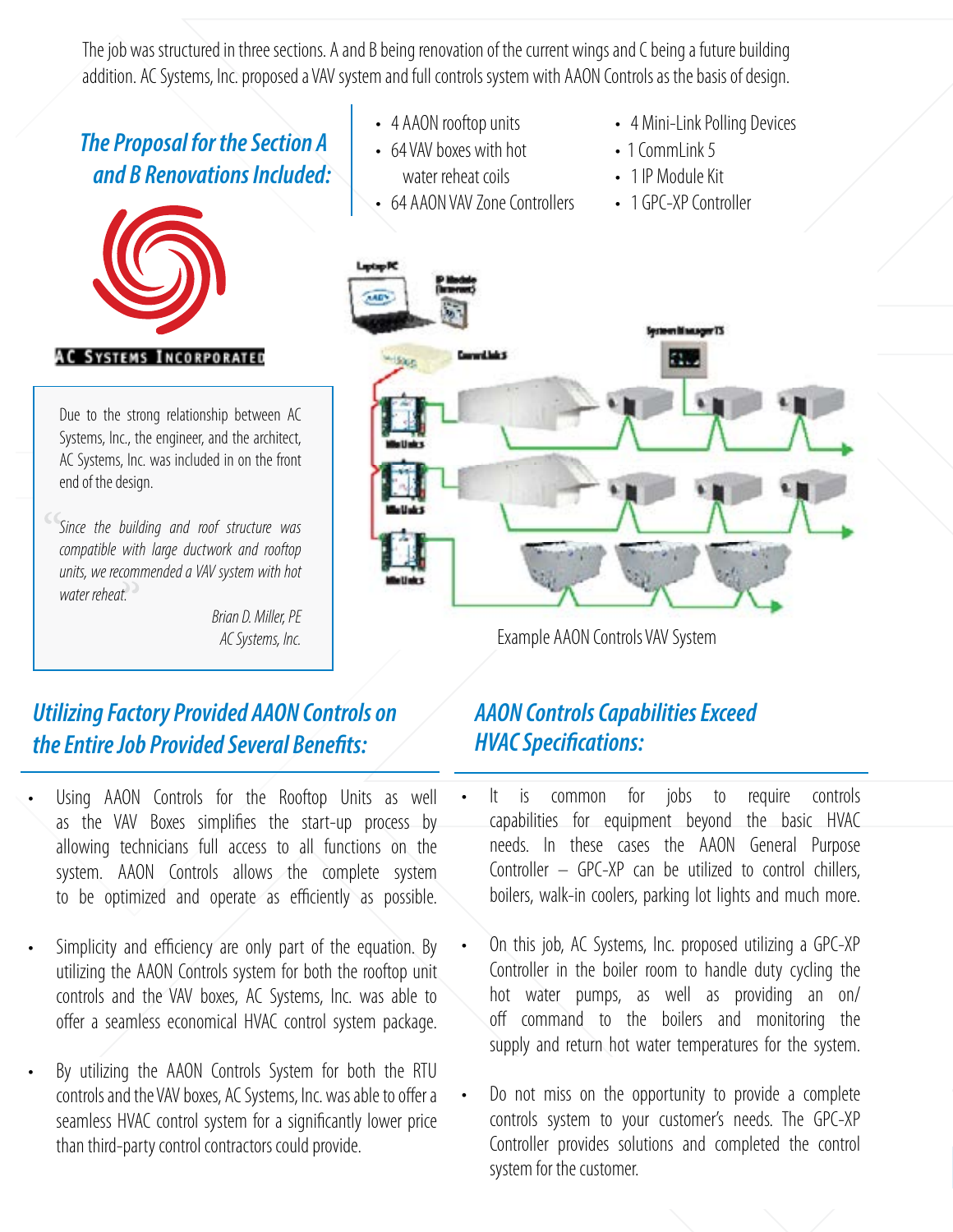#### *System Installations:*

- Clearly labeled controllers and detailed wiring diagrams allow for easy and painless installations.
- Any retrofit of a building this old has its challenges. There were no accurate plans of the existing structure and the cost for a structural engineering firm to validate and provide reinforcement drawings for the rooftop unit supports proved to be higher than anticipated.
- Other than the above-mentioned challenges, the install and start-up process was seamless. The high ceilings and availability of space for ductwork made the ventilation and the piping portion of the installation go quickly.
- Several bids were considered for the control installation and a qualified electrical contractor was hired as a subcontractor under AC Systems Inc. The electrical contractor installed all of the VAV box controllers and sensors and provided communication wire from each unit, associated VAV boxes, and one central control panel location.



Harrisburg High School VAV System

*In the past, working with third party control contractors and factory mounted third-party controls has often led to startup issues and finger pointing between the equipment provider and the controls contractor when things did not work correctly.*

*Brian D. Miller, PE • AC Systems, Inc.*

Serviceability, simplicity, efficiency and competitive prices are some of the main benefits associated with AAON Controls and VAV Systems. Clearly labeled controllers and detailed wiring diagrams allow for easy and painless installations.